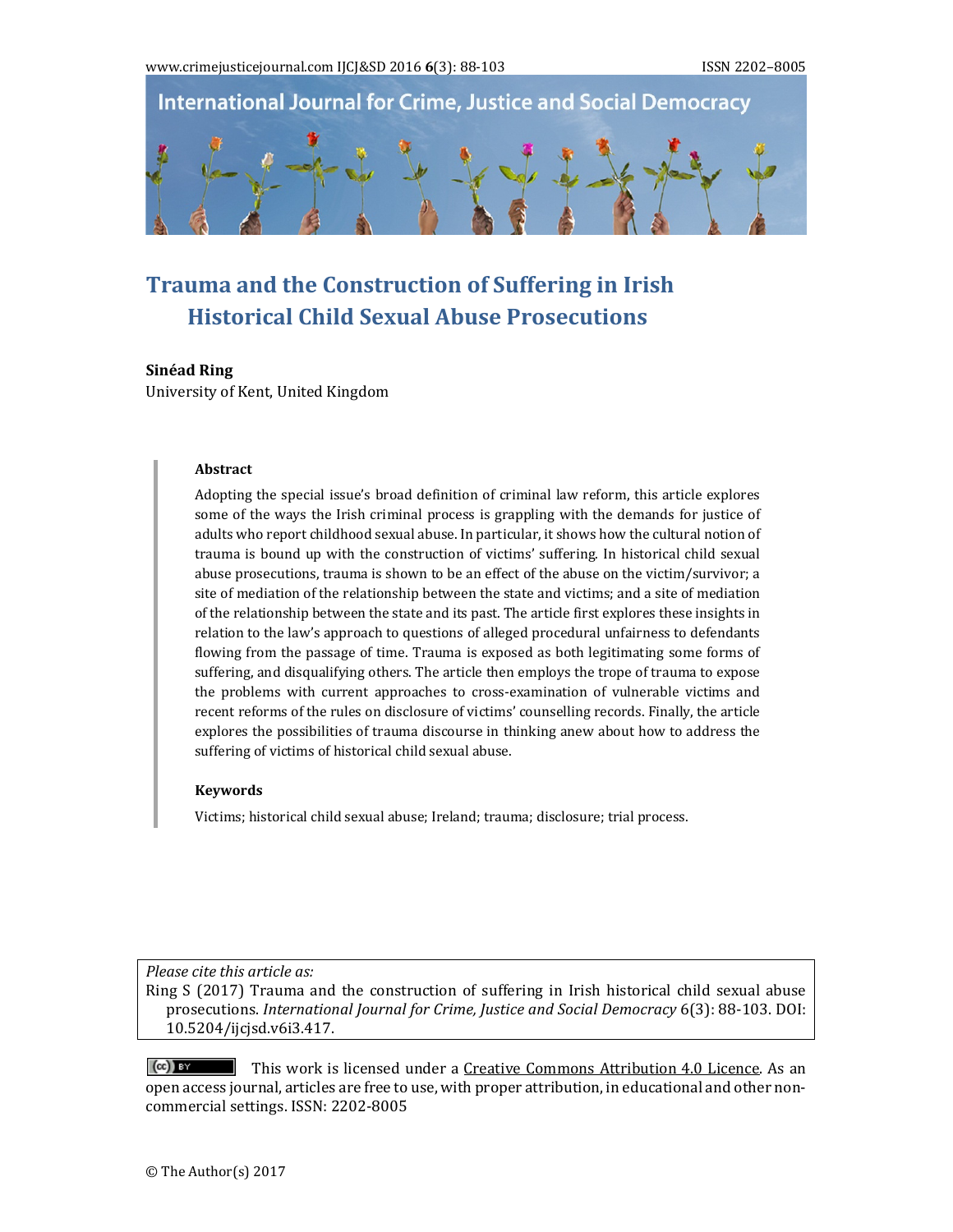# **Introduction**

How to respond to the legitimate demands for justice presented by victims of historical sexual abuse of children is a major social issue of our time. Societies in Europe, Australia and North America have attempted to meet these demands in a variety of ways, including official inquiries; apologies by political leaders and representatives of institutions; monetary reparation to victims; and reforms to civil statutes of limitations to allow victims to sue for redress. In many countries, specialised criminal investigations into historical child sexual abuse have been developed and changes made to legal procedures to facilitate prosecutions.

In parallel with these developments, the past twenty years have seen a surge in political and scholarly interest in the needs and experiences of victims in the criminal process (Doak 2008; Kilcommins and Leane 2010; Ministry of Justice 2012). Increasingly, attention is being paid to the potential of a trauma-informed perspective on criminal justice to improve our understanding of victims' needs and how best to ensure their full participation in the criminal process (see, for example, Ellison and Munro 2016; Gavey and Schmidt 2011; Hill 2003; Moulding 2015). Trauma is a powerful cultural concept that has moved beyond the confines of the psychological domain and is now part of everyday language. Its power lies in its potential to broach differences of experience and to allow insights and connections, political and analytical, to be drawn between groups, such as victims and actors in the criminal justice system and the public. This article examines the criminal process's treatment of historical child sexual abuse through a trauma lens. In keeping with current conceptions of trauma as relating to the authenticity of suffering, it explores how trauma may help us understand our relationship to victimhood in historical abuse cases. Taking Ireland as a case study, it shows how trauma in this context can be understood in three ways: as an effect of the abuse on the victim/survivor; as a site of mediation of the relationship between the state and victims of historical child sexual abuse; and third, as a site of mediation of the relationship between the state and its past.

# **Ireland's 'discovery' of historical child sexual abuse**

Ireland was one of the first countries in the global north to be forced to reckon with its history of pervasive sexual violence against children. A number of factors contributed to a greater willingness at a societal level to discuss the problem of sexual violence against children in the present and in the past. First, since the late 1970s, feminist activists had been drawing attention to the problem of violence against women and children; the first Rape Crisis Centre opened in 1979 in Dublin, followed by a Sexual Violence Centre in Cork in 1983. Feminist activists and counsellors made public statements on the extent and nature of child abuse and campaigned for legal and social change (see McKay 2005). Second, a series of high profile legal proceedings involving the Irish State focussed public attention on the problem of child abuse. The so-called 'X' case involved a 14-year-old girl from a middle-class area of Dublin who had been raped by a neighbour and subsequently became pregnant. The case became a focal point for anxieties about abortion when the Attorney General sought (and failed to get) a High Court order to prevent the girl travelling to England to obtain a termination (*Attorney General*  $vX$  [1992] IESC 1). The case publicly demonstrated that sexual violence against children could occur in 'ordinary' communities (Buckley and Nolan 2013). Another high-profile incident that precipitated Ireland's 'discovery' of historical abuse was the case of Brendan Smyth. Smyth was a Catholic priest who pleaded guilty to 74 charges of indecent and sexual assault, involving the sexual abuse of 20 young people over a period of 36 years.<sup>1</sup> The case became notorious when it emerged that the Attorney General delayed processing requests for Smyth's extradition to Northern Ireland where he faced more abuse charges. The Taoiseach (Prime Minister), Albert Reynolds,  $TD^2$  was forced to resign as a result of the political fallout. In addition to these two dramatic cases, a number of reports of investigations in the 1990s into abuse within families and in Church- and State-run institutions received significant media and public scrutiny (Department of Health and Children 1996; Moore 1995; South Eastern Health Board 1993;). Most important, however, was the courage of individual victim-survivors (such as Marie Collins, Colm O'Gorman, Christine Buckley and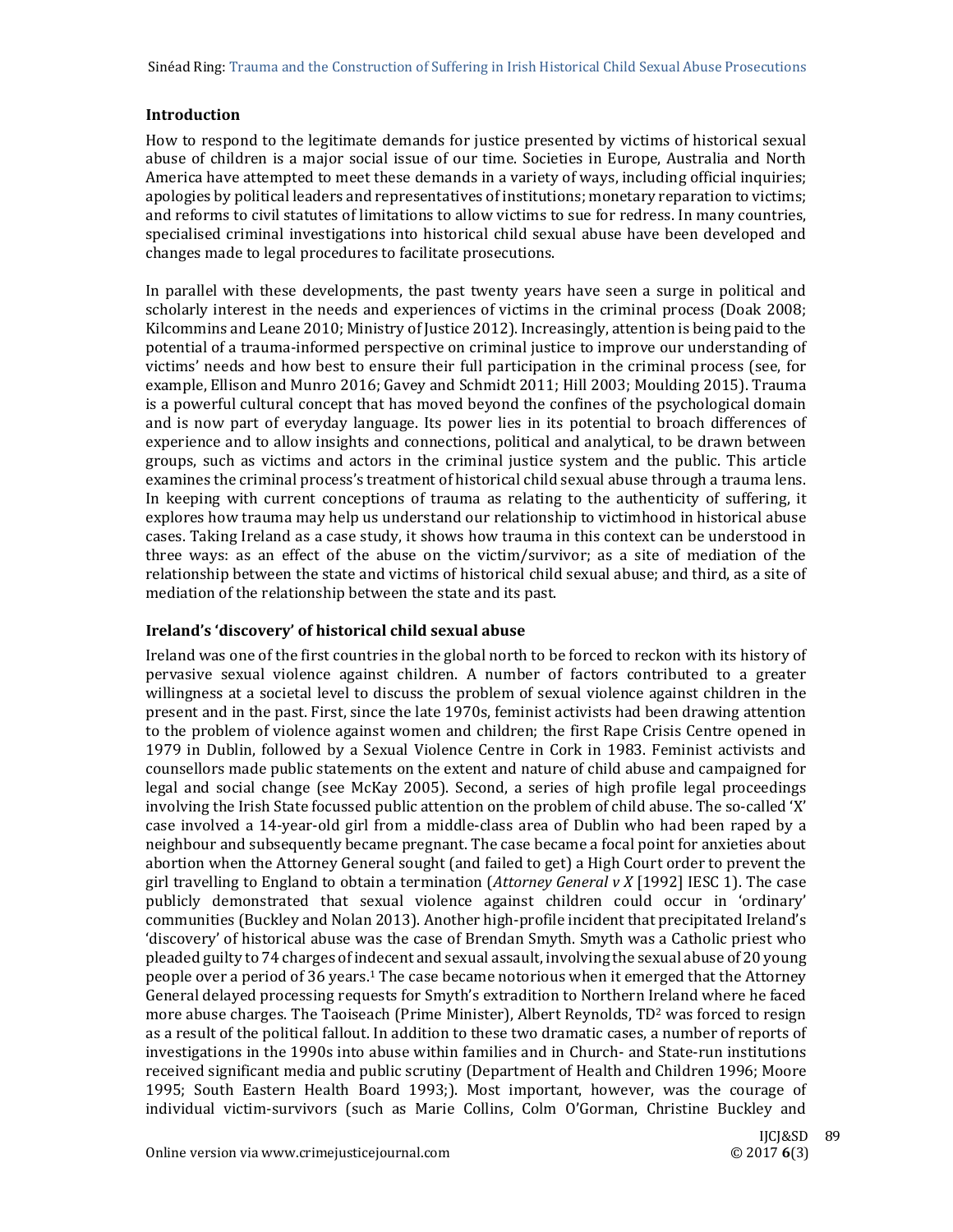Andrew Madden<sup>3</sup>) in speaking publicly about their experiences, coupled with investigative journalists (for example, Lentin 1996; Macdonald 2002; Raftery 1999; Raftery and O'Sullivan 1999) highlighting victims' stories. These exposures at the level of public discourse led to a shift in attitudes and a growing recognition that child sexual abuse was a deeply rooted societal problem that had been happening for years in Ireland.

The heightened public awareness around child sexual abuse eventually resulted in an apology in 1999 by the Taoiseach Bertie Ahern, TD to victims of sexual and physical abuse in institutions. Other legal and political responses followed, including: the extension of limitation periods for civil claims of abuse (see Gallen 2017); changes to criminal law and procedure; improved procedures for police investigations; the establishment of a redress board; a new statutory basis for child protection; numerous non-statutory reviews of child safeguarding practices by the Catholic Church (for example, see National Board for Safeguarding Children in the Catholic Church in Ireland Reviews and Overview Reports available at https://www.safeguarding.ie/publications); and the establishment of a number of statutory inquiries and investigations. The most highprofile inquiry was the Commission to Inquire into Child Abuse, chaired by Mr Justice Seán Ryan, (the 'Ryan Commission') which found that child abuse was endemic in industrial and reformatory schools (Commission to Inquire into Child Abuse 2009). Inquiries chaired by Judge Yvonne Murphy into abuse in various Archdioceses made similarly shocking findings (Commission of Investigation 2009, 2010).

Another consequence of the increased public discussion of child abuse was that unprecedented numbers of adults reported to the Gardaí (police) that they had been abused as children decades earlier (Ring 2012, 2013). These trials continue to feature regularly in the work of the courts and are often reported in the press (see, for example, Heylin 2016; Keena 2016). Somewhat surprisingly, given the volume of these trials and their importance to Irish society's understanding of the nature and dynamics of victimisation of children, little public and scholarly attention has been paid to the treatment of victims of historical child sexual abuse by the criminal justice system.<sup>4</sup> The remainder of this article explores how the trope of trauma may reveal the various dynamics at play in the Irish criminal process's treatment of historical sexual abuse, and what this means for victims, and for society's responsibility to remember its past.

# **Trauma**

Etymologically rooted in the Greek for 'wound', the original use of the term 'trauma' derives from medicine. It was later borrowed by psychoanalysis and psychiatry to designate a blow to the self and to the tissues of the mind, a shock that creates a psychological split or rupture, an emotional injury (Felman 2002: 171). In the late nineteenth century, sufferers of 'trauma neurosis' were viewed with extreme suspicion (Fassin and Rechtman 2009: 21-22). Nowadays, however, the term is no longer limited to the psychiatric domain, but is embedded in everyday usage. Indeed, in their anthropological study of the concept, Fassin and Rechtman argue that the person suffering from trauma has gone from being seen as inherently suspicious to being cast as the embodiment of our common humanity (Fassin and Rechtman 2009: 23).

The roots of trauma as it is currently used lie in the desire to understand and authenticate victims' experiences. In the late nineteenth century Sigmund Freud and Josef Breuer developed the idea that neuroses (phobias, hysterical paralysis and pains, some forms of paranoia, and so on) originated in deeply traumatic experiences which had occurred in the patient's past but which were later forgotten (Freud and Breuer 2004). Although Freud subsequently abandoned this theory, the idea of trauma was resurrected by veterans of the Vietnam War and by feminist psychologists as a way of connecting present suffering to past violence. In this way, activists could make claims for justice on the criminal process and on the healthcare and welfare services. Furthermore, feminists such as Judith Herman used trauma to effectively resist the dominant view of sexual abuse as unusual (Herman 1992). The culmination of feminists' efforts in this area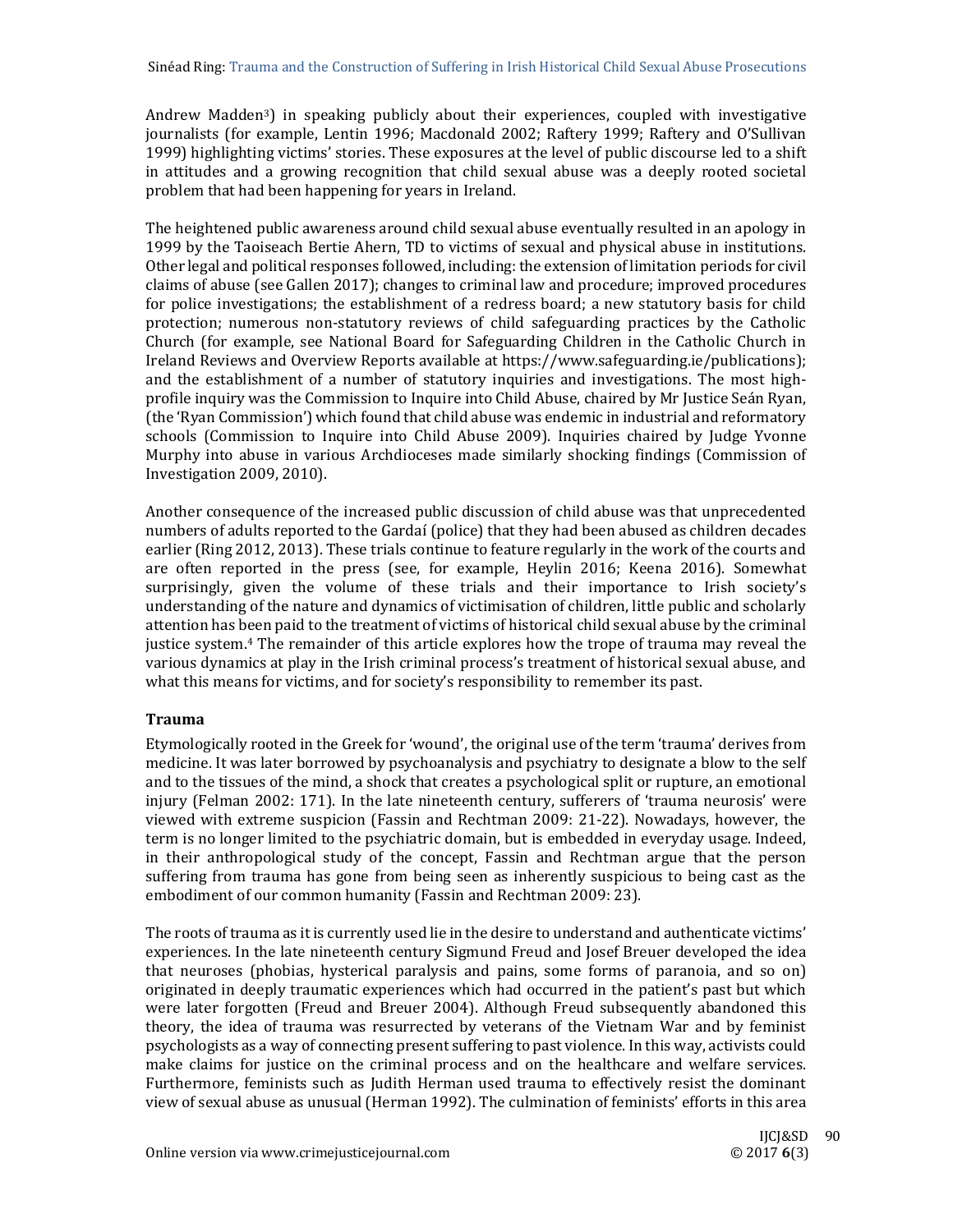was the inclusion in 1980 of Rape Trauma Syndrome as a subcategory of Post-Traumatic Stress Disorder (PTSD) in the American Psychiatric Association's Diagnostic and Statistical Manual (DSM), where it remains.

## **PTSD and Rape Trauma Syndrome (RTS) in the DSM**

The current version of the DSM specifies that, for PTSD to be diagnosed, there needs to be an exposure that involves actual/threatened death, serious injury, or sexual violence (American Psychiatric Association 2013). This must have happened in any of the following ways with respect to the traumatic event: directly experiencing it; personally witnessing it; learning about it as it applies to a close family member/friend; or experiencing repeated or extreme exposure to its aversive details. Additionally, an individual must have experienced a certain number of symptoms within four symptom clusters: re-experiencing; avoidance; negative alterations in cognition and mood; and hyperarousal.

The International Classification of Diseases (ICD) (Reed et al. 2016; World Health Organization  $2017$ ) constitutes another classificatory system. The eleventh revision of the ICD (ICD-11) is underway at the time of writing; this update will be using a simpler version of PTSD symptoms, while adding Complex PTSD (CPTSD). Under ICD-11, classification of PTSD is to be composed of three criteria: re-experiencing, avoidance, and heightened sense of threat/arousal. Under the proposed descriptions, for a diagnosis of PTSD, at least one symptom of each criterion must have been present for a period of several weeks after exposure to an 'extremely threatening or horrific event or series of events' (which includes sexual violence) and must cause significant impairment in personal, family, social, educational, occupational, or other important areas of functioning (First et al. 2015).

One of the key elements of both the psychological and cultural conceptions of trauma is the passage of time; the violent event is said to cause such a rupture in the psyche of the individual that time stands still. In the model of RTS, the victim is described as either cut off from her past self by the event or as stuck in the time of the event, reliving the distress through flashbacks or episodes of anxiety. RTS also explains that many victims of sexual violence will not discuss the rape with others for many years, because of feelings of shame, self-blame, fear of stigma, and a fear of not being believed. Expert evidence on RTS has been used by the prosecution, particularly in US courts, to explain some victims' seemingly 'counter-intuitive' behaviours, such as: failure to immediately report; lying to the police; refusing to name the perpetrator; exhibiting emotional 'flatness'; and returning to the scene of the attack.

As a diagnostic category, RTS remains extremely controversial (O'Donohue et al. 2014). However, the notion of trauma as a cultural concept infuses discussions of victimhood and justice. Fassin and Rechtman note that, while trauma has two distinct meanings—psychiatric and cultural— 'often the discourse shifts from one meaning to another within the same passage, without particularly marking the distinction—the idea of trauma is thus becoming established as a commonplace of the contemporary world, a shared truth' (Fassin and Rechtman 2009: 2). As the next section shows, trauma's political power has been harnessed by the criminal justice system to bring once-marginalised victims of historical child sexual abuse within its jurisdiction.

#### **Trauma and time in historical abuse cases**

The frame of trauma transforms the complainant of historic child sexual abuse from a liminal figure, into a member of a defined category of victims. Trauma, in tandem with the feminist insight regarding the impossibility of consent in adult-child sexual behaviour, allows the criminal process to hear the victim's story in a way that would otherwise not be possible under traditional legal rules that view lengthy delay in reporting as fatal to the prosecution (Ring 2009). Trauma's political function is most obvious in the United States, where it has been instrumental in the public and legislative debates surrounding extensions to and abolition of criminal statutes of limitations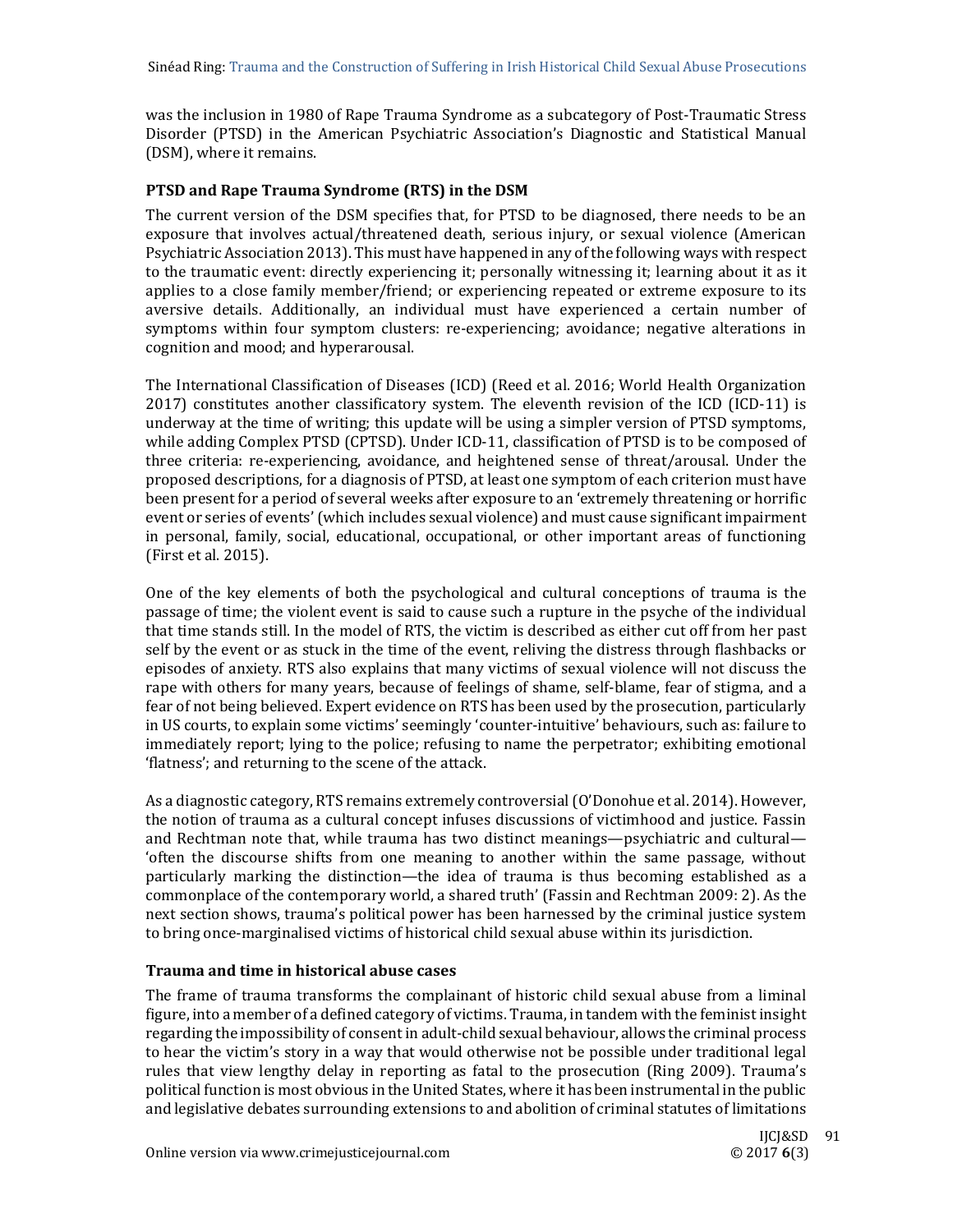for child sexual abuse at federal and state levels. Such statutes are intended to balance the right of the defendant to a fair trial against the public interest in having such crimes prosecuted. The cut-off period beyond which a prosecution is not allowed is intended to reflect a judgement that it would not be in the public interest to pursue a prosecution given the length of time that has passed. However, when the victim eventually fully realises the significance and extent of her psychological injuries caused by the abuse, the ordinary time limitation for the prosecution may have expired. This 'delayed discovery' may be due to emotional and psychological trauma. Thus, trauma has been used as justification for allowing statutes of limitations to be 'tolled' or paused until the victim has reached a certain age (for example, 28 years in Alabama) or to eliminate the application of the limitation period altogether for certain abuse offences (Leibowitz 2003). More controversially, trauma has also been used to explain the phenomenon of so-called 'recovered' memories (Ring 2012).

Although statutes of limitations do not apply to prosecutions for serious crimes in Ireland, the courts traditionally did not hear cases involving significant time lapses. The courts took the view that lengthy delay meant that the matter was beyond the reach of justice and any trial would be unfair to the defendant. If the courts had continued to adopt this legal framework, no historical sexual abuse prosecution would ever have been heard by a jury. However, in the late 1990s, the Irish High Court and Supreme Court developed a more flexible approach to issues of due process and fair trial rights in this context. Courts hearing defence applications to halt the trial on the grounds of unfairness would inquire into the reasons for the delayed reporting. If the delay could be attributed to the defendant's actions in (allegedly) abusing the victim, the trial would normally be permitted to take place (Ring 2009). A core feature of the inquiry was the evidence of an expert psychologist who had examined the victim and who could provide a report and testimony on whether the delay in reporting was 'reasonable'. Reasonable delay in this context was that which was attributable to a relationship of dominion between the defendant and the victim. In the landmark Supreme Court decision that set out the importance of dominion in historical abuse cases, Denham J quoted from the psychologist's affidavit, noting that the shame and guilt felt by the victim was a classical reaction of abuse victims, and stated that, as 'a direct result of this psychological reaction to the abuse she was unable to report the matter to an external agency' ( $\beta$ ) *v DPP* [1997] 3 IR 140: 197). 

Where delay was found to be 'reasonable', the courts would normally refuse the defendant's application to halt the trial. Therefore, 'dominion/trauma' can be seen as facilitating victims in circumventing law's traditional suspicion of them, and providing the courts with a mechanism to carve out an exception to common law authority and allow the trial to proceed. To put it another way, trauma allowed the Irish courts to hear matters that might otherwise have remained buried in the past.

Dominion was thus a juridical version of trauma created specifically for and in the context of historical child sexual abuse cases. However, it was not unequivocally positive for victims. Indeed, the choice of the word 'dominion' as the name for this new kind of trauma is important as a signifier of law's approach to victims' suffering. Its roots lie in the Latin word for property, 'dominium'. It has various meanings, connected to sovereignty and ownership including: the power or right of governing and controlling; sovereign authority; lordship, sovereignty; rule, sway; control, influence; ownership, property; right of possession, domination (OED Online 2015). The use of a word bound up with notions of sovereignty and property in relation to the experiences of people subjected to sexual abuse draws on the notorious tradition of law treating sexual violence as a property question rather than one of bodily integrity (Brownmiller 1975). Indeed, from the case law, it is clear that dominion invoked a territorial imagination in which the subjectivity of sexual abuse victims was secondary to that of the abuser. While victims were constructed as passive and dominated, the abuser was assigned sovereignty/agency and centrality; his (assumed) actions were accorded primary significance in the court's analysis.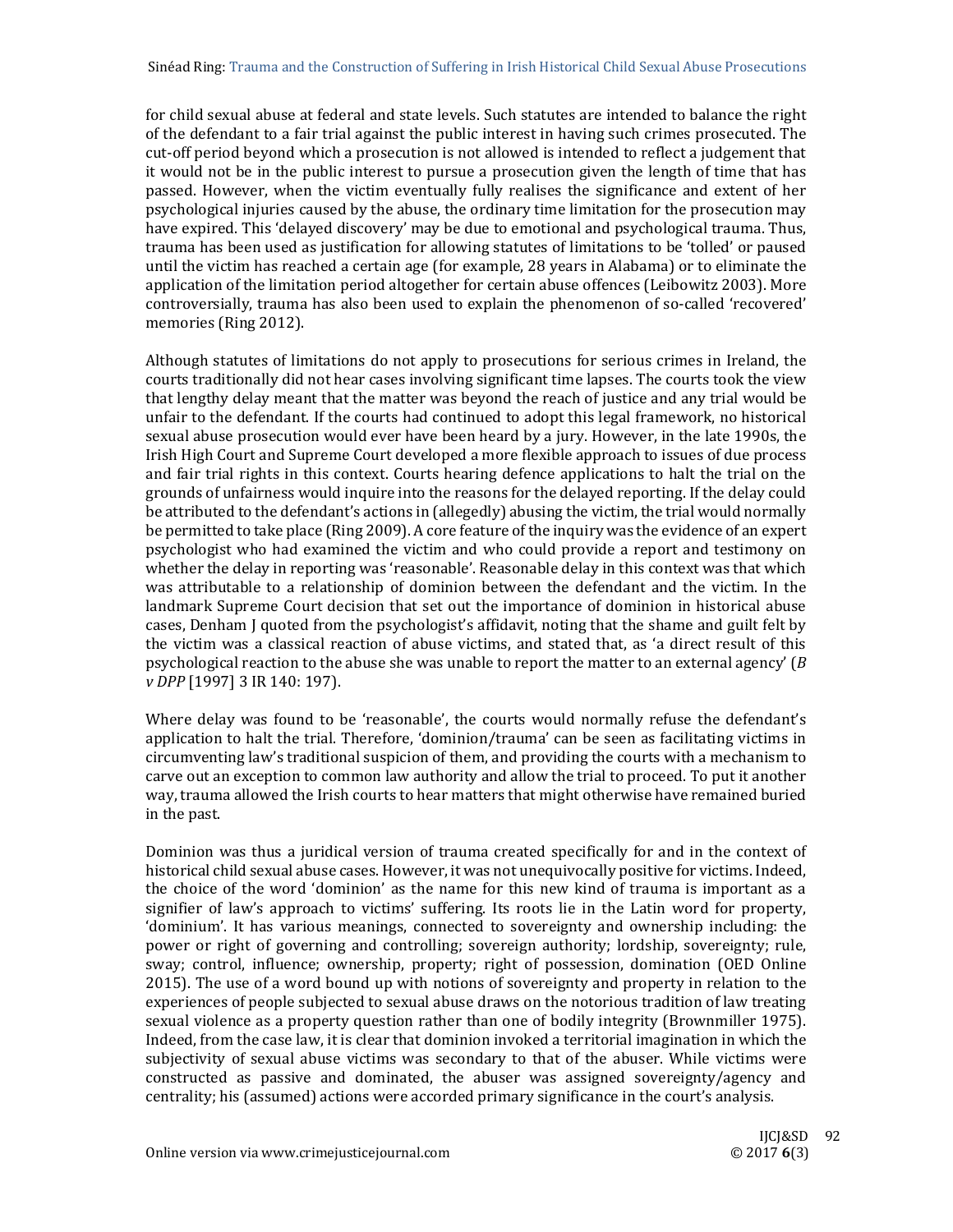Furthermore, within the dominion paradigm, the victim was interpolated into a totalised identity of the traumatised child, paralysed for decades in emotional and agentic terms by the effects of the abuse. This denied the reality of victims who testified that they had indeed tried to report the abuse at the time, thus silencing stories of complicity on the part of members of society (Ring 2017). It also meant that victims who were not traumatised/dominated *enough*—people who had gone on after the abuse to lead happy lives, for example, or who had kept the abuse secret because of fear of it ruining their careers—were deemed inauthentic victims; thus, the delay was not excusable and the trial would be halted (Ring 2017). Therefore, trauma in the guise of dominion mediated the relationship between the Irish State and victims of abuse; the decision on whether to allow the trial to proceed was contingent on how traumatised the victim was. Furthermore, by silencing broader stories of societal toleration and possible complicity in abuse, trauma/dominion prevented a broader reckoning by the Irish courts and the State with the past.

Since 2006, the legal test applied to applications to halt the trial for delay has been modified; the courts no longer inquire into the reasons for the delayed report. Instead, the focus is on the defendant's claim that he<sup>5</sup> cannot obtain a fair trial due to the evidential difficulties caused by the passage of time (Ring 2009). However, despite this welcome change, historical child sexual abuse victims are still very reluctant to engage with the criminal process. Victims' rights organisations point to consistently low rates of reporting to the police. The reasons for this low reporting rate may be related to the credibility contests at the heart of historical abuse trials. One in Four, an organisation that works with survivors of child sexual abuse and provides support for those who engage with the criminal process, states that only 15 per cent of their clients report the crime to the Gardaí. Every one of their clients who has taken part in a criminal trial has found the experience humiliating and re-traumatising (One in Four 2015: 16).

The next section examines some ways in which trauma mediates how trial courts, and by extension, the state and the community, hear the experience of victims of historical child sexual abuse. 

# **Trauma and constructions of victims' credibility in the trial**

Adults who have been subject to sexual violence as children may have suffered from, or may be still suffering from, a form of post-traumatic stress disorder. This may lead them to give inconsistent accounts of the abuse, to be hesitant witnesses and to become silent on the stand. In cross‐examination, defence counsel may seek to exploit these apparent indicators of untruthfulness by connecting them to myths about historical child sexual abuse victims, such as that the delay in reporting means they are so damaged either by the abuse or some other  $incident(s)$  that they are not worthy of belief. This is in direct contradiction of the fact that delay in reporting sexual abuse is well established and may be understood as 'normal' in these cases (Cossins 2010). 

For victims of historical child sexual abuse, the adversarial trial process can be a particularly challenging experience. As Judith Herman puts it, 'if one set out by design to devise a system for provoking intrusive post-trauma symptoms, one could not do better than a court of law' (Herman 1992: 72). Concerns arise about how recounting the detail of a traumatic event such as past child sexual abuse goes against avoidance symptoms and is likely to cause an intense negative emotional reaction for victims experiencing PTSD. Ellison and Munro point to the possibility of flashbacks to the event while traumatised victims are giving evidence and the possibility of disassociation that may make concentration and communication more difficult, as well as feelings of shame or guilt which may render the person especially sensitive to negative insinuations made during cross-examination (Ellison and Munro 2016: 8).

In England and Wales, the Court of Appeal has encouraged judges to take a more active role in protecting vulnerable witnesses from improper or unduly distressing cross-examination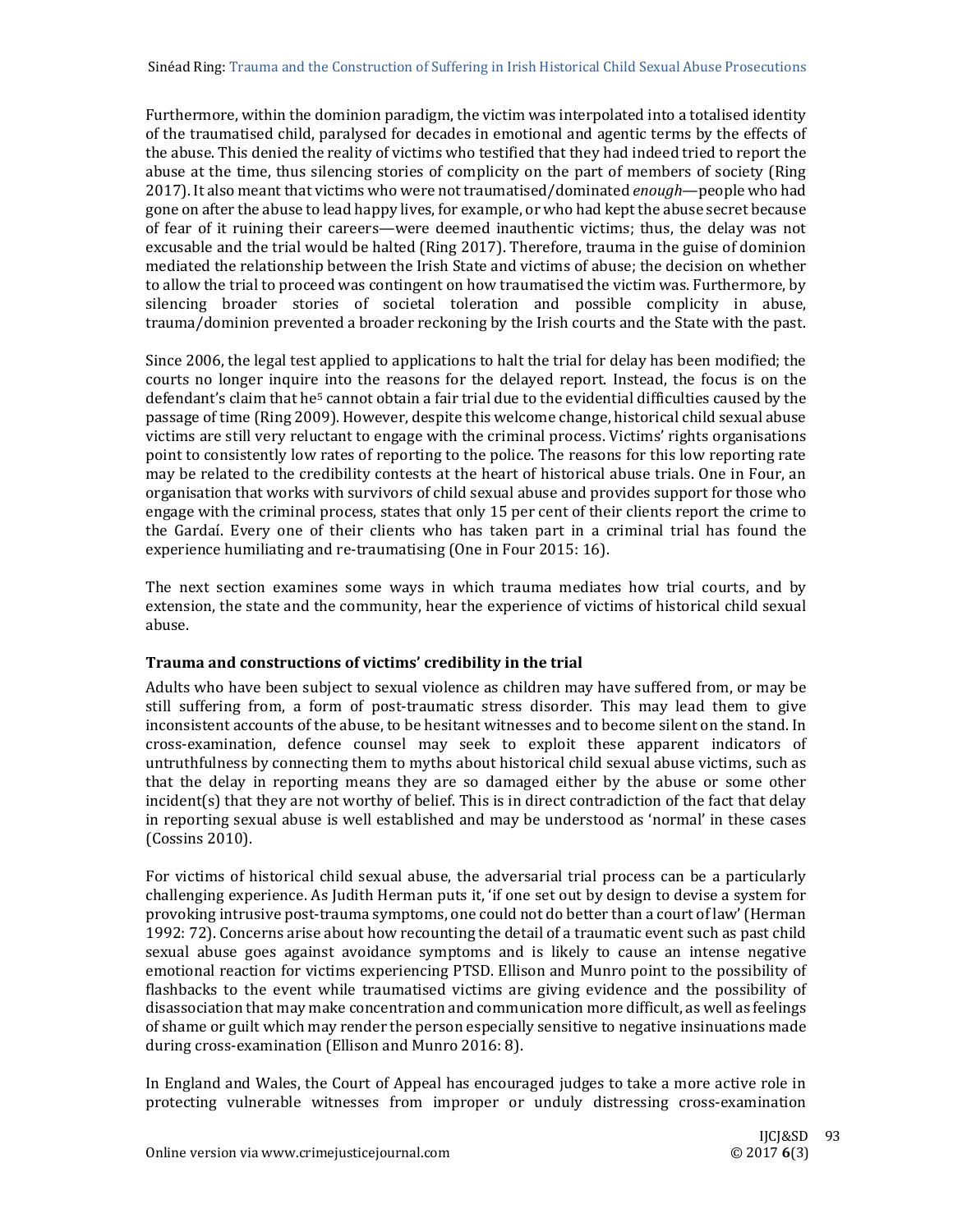(Henderson 2016) and in providing for 'ground rule' hearings (*R v Lubemba* [2014] EWCA 2064). These hearings may involve matters relating to the general care of the witness, such as the length of the questioning and frequency of breaks and the nature of the questions to be asked. Similar guidance from the Irish Court of Appeal could greatly mitigate the potential effects of trauma on victims giving evidence in historical child abuse trials.

Furthermore, the obligation on the state to properly regulate 'robust' cross-examination techniques is particularly keen given the recent coming into effect of the EU Victims' Directive.<sup>6</sup> Article 18 of the Directive provides that states shall ensure that measures are available to protect victims from secondary and repeat victimisation, from intimidation and from retaliation, including against the risk of emotional or psychological harm, and to protect the dignity of victims during questioning and when testifying. The Directive also requires states to assess the needs of victims and consider whether their needs would be better protected by special measures in criminal proceedings due to their particular vulnerability to secondary and repeat victimisation, to intimidation and to retaliation.<sup>7</sup> Special measures include avoiding unnecessary questioning concerning the victim's private life not related to the criminal offence.<sup>8</sup> The requirements of the Directive have particular significance in relation to the disclosure of historical abuse victims' counselling records, which is examined next.

# **Credibility and disclosure of therapeutic records**

One of the primary ways in which the victim's credibility may come under scrutiny is when defence counsel seeks to undermine the victim's credibility through the use of their counselling records. Counselling records may often be reviewed by the prosecution because its investigation has uncovered the existence of such information. If the defence is allowed to access these records, it may seek to exploit differences between the accounts of abuse recounted in counselling and the account given in the statement or at trial. Defence access to therapeutic records raises fundamental questions about the interaction of the right to a fair trial and the victim's right to privacy which is protected by Article 40.3 of the *Irish Constitution*, by Article 8 of the European Convention on Human Rights and by the Victims' Directive.

Disclosure may be important in order to protect the defendant's right to the presumption of innocence and the constitutional right to a trial in due course of law.<sup>9</sup> This argument is illustrated by the notorious case of *Wall* in which a former nun was convicted of raping and sexually assaulting a 12-year-old girl some six years earlier.<sup>10</sup> Ms Wall received a life sentence, the first sentence of its kind for rape (O'Sullivan 2008). She was subsequently granted a miscarriage of justice certificate and settled a case against the Irish State (Carolan 2016). This was based on a finding of prejudice arising from the introduction into evidence, without prior notification to the defence, of the complainant's flashbacks and recovered memories, which was not supported by any scientific evidence, and the fact that the prosecution had not disclosed the complainant's psychiatric history to the defence.<sup>11</sup> Thus, in historical child abuse cases, which are often devoid of physical evidence and may have only a limited number of witnesses, counselling records present a rare opportunity for the defence to challenge the complainant/victim's credibility by exploring how accounts emerged and in examining potential inconsistencies in accounts of abuse.

However, evidence of past inconsistent statements made during therapy may not necessarily be indicative of unreliability or untruthfulness.<sup>12</sup> Descriptions of abuse may change over time as victims reinterpret their experience in light of new experiences and new insights into the harm they suffered (Scheppele 1992). In addition, the revisions of stories are often preceded by silences, delays and hesitations. As has been explored earlier, victims of sexual abuse may seek to blame themselves, and express feelings of guilt and shame (Burgess and Holstrom 1974; Kletter et al. 2009). These feelings of blame relate to the inner (perhaps traumatised) world of the victim of sexual abuse and have no relation to the factual external reality of what has occurred (Temkin 2002: 130). Furthermore, there is a fundamental gap between the aims of psychotherapy and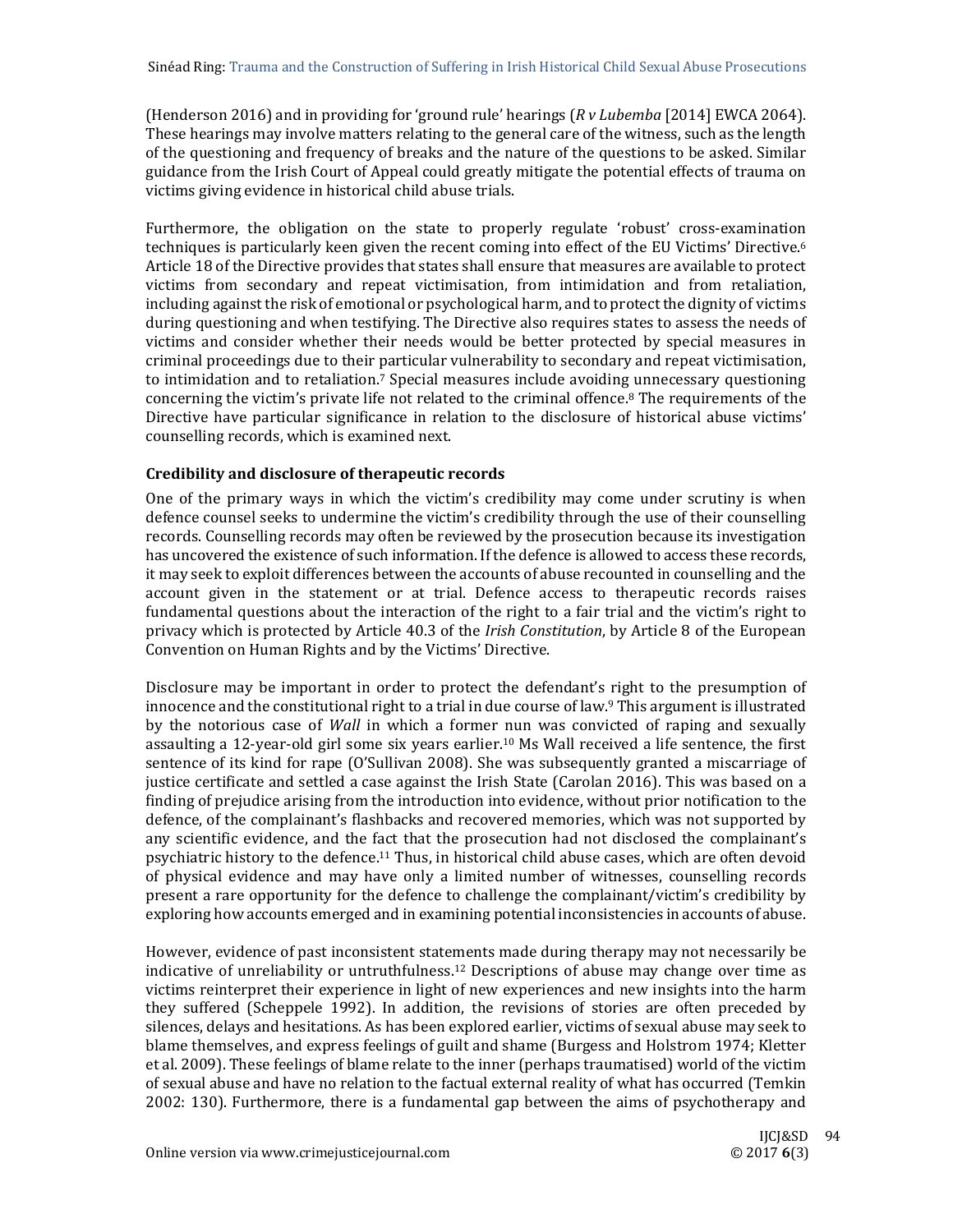those of the criminal process. While the criminal process is concerned with communicating an accurate and fair message to the defendant, the victim and the community, the focus of counselling is on the client's state of mind, feelings and distress. It is not on producing an accurate account of the facts of what happened. The notes (which are not seen or checked by the client) contain the counsellor's perceptions of the victim's account(s) filtered through a therapeutic lens (Bollas and Sundelson 1995). Furthermore, the setting in which the victim/patient makes statements is a crucial part of the difficult work of interpreting their meaning. Although the meaning of what is said may seem obvious to a non-expert, outside of that setting, it is almost impossible to understand  $(Hayman 2002)$ .<sup>13</sup> Disclosure of those statements is therefore likely to produce evidence that is not only unreliable but also likely to be prejudicial, inflammatory, distracting or misleading. In short, the traumatic effects of abuse on the victim and the attendant need for counselling should not be used against him/her.

In this context, the role of rape myths cannot be overestimated. Defence arguments for disclosure may be grounded in the idea that people who have attended counselling or psychiatric treatment are witnesses of weakened or dubious credibility (Kelly et al. 2005). This argument appeals to the distinction between the rational liberal legal subject and the irrational, traumatised, raped woman (Gotell 2002: 134). It also reflects medical and psychoanalytic myths about women being prone to hysterical delusions (Bronitt and McSherry 1997: 262). Furthermore, public ignorance of mental illness may exacerbate the prejudicial impact of records disclosure; jurors may overestimate the significance of counselling records; or they may incorrectly interpret a psychological condition such as depression as indicative or weakened credibility (Ellison 2009; Raitt  $2011$ <sup>14</sup> Defence arguments that a failure to mention the abuse during counselling or a failure to describe the abuse in detail is indicative of dubious credibility may be rooted in discredited notions that 'real' rape victims complain contemporaneously ('raise a hue and  $\text{cry'}$ ) and do not change their story over time. In short, therefore, the probative value of the crossexaminer's technique of drawing out inconsistencies between the statements made in counselling and the testimony at trial is not automatically to be assumed.

The Irish parliament (the Oireachtas) has recently passed an Act that regulates the disclosure of counselling records. This is a positive move towards greater recognition of the potentially retraumatising effect of disclosure of counselling records.<sup>15</sup> In deciding whether to disclose a record to the defence, judges are required to take into account factors such as the expectation of privacy with respect to the record; the potential prejudice to the right to privacy of any person to whom the record relates; and the extent to which the record is necessary for the accused to defend the charges against him.<sup>16</sup> If the trial judge decides to order disclosure,  $s/h$ e may impose certain conditions, such as that the record be viewed at the offices of the court; or that a part of the content of the record be redacted; or that no copies of the record be made.<sup>17</sup> However, the Act has a number of significant flaws. It does not expressly state the risk of re-traumatisation and distress that can be caused by the disclosure of therapeutic records to the defence. Instead, the court shall take into account the reasonable expectation of privacy in the record and the potential prejudice to the victim's right to privacy.<sup>18</sup> The failure to explicitly delineate the psychological harm that may flow from disclosure of counselling records leaves victims at risk of insufficient weight being given to the need for non-disclosure, or disclosure of redacted records. Furthermore, the Act does not prevent the accused person personally seeing the victim's records, something that could seriously exacerbate victim's stress in the run-up to a trial. Most significantly, none of the protections of the Act applies if the victim waives his/her right to non-disclosure.<sup>19</sup> This means that victims will remain the target of pressure by State agents (including the police during the course of an investigation) and others to waive their protections and simply consent to disclosure (see Rape Crisis Network Ireland 2015b). This is especially worrying given that the Act does not require the State to provide the victim with information or representation regarding a waiver. Therefore, despite the important reforms contained in the 2017 Act, it still leaves victims in historical abuse cases, and their therapists and advocates, including rape crisis centres, in a position of uncertainty when it comes to therapeutic records. This inadequate protection risks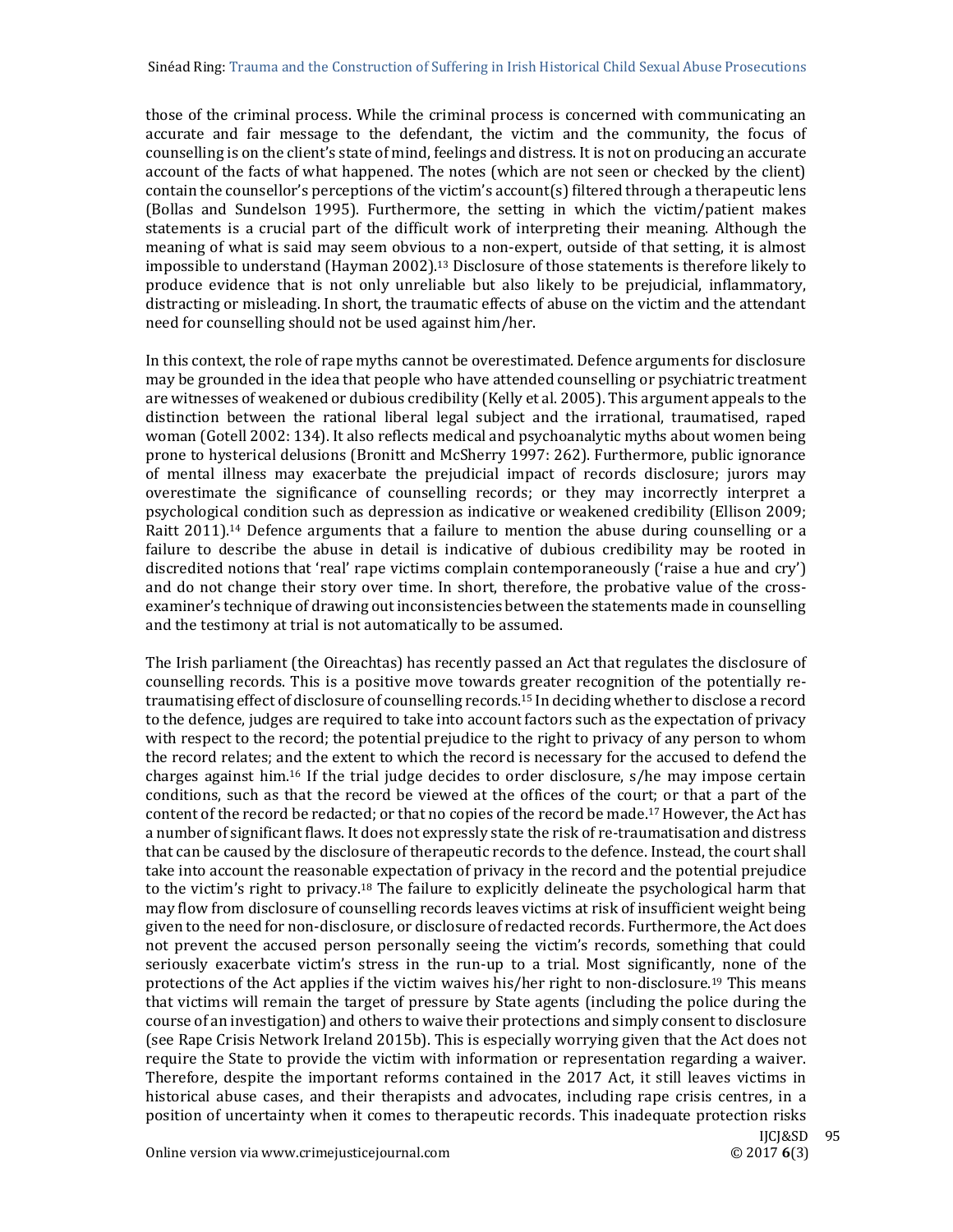other victims postponing their engagement with therapy or counselling until after the trial process has concluded, which may delay recovery from trauma by years.

The insights offered by a trauma-informed critique of the rules of evidence and procedure in historical child sexual abuse trials point to an urgent need to develop better credibility evaluations, not only to ensure accurate fact finding but also to bolster the trial's role of providing community recognition of victims' suffering. We need to reimagine the trial of historical child sexual abuse to allow victims 'both the status of personhood and the chance to approach *the court as an audience capable of acknowledging their trauma* [emphasis added]—a process which is arguably crucial to surviving the trauma and among the most important things which a public rape trial should achieve' (Lacey 1998: 116). There is also a need to think more carefully about the potential benefits and pitfalls of integrating restorative justice principles into the criminal process as a way of minimising the traumatic impacts of the process on victims.<sup>20</sup>

#### **Broader questions: Traumatic presents**

The need to minimise the trauma of the trial must be tempered with an acknowledgement that it is impossible to ever fully reconcile the need for victims to tell their stories on their own terms with the requirements of the criminal trial. This may prompt a turning towards other ways of acknowledging victims' trauma and, in doing so, developing new forms of truth-telling. This may involve exploring the literature in psychology (see, for example, Caruth 2016; Haaken and Reavey  $2009$ ) and in cultural studies (for example, Pine  $2010$ ) that grapples with the possibility of creating new spaces for hearing and debating narratives about the past and the commitment to developing institutional audiences for this purpose. These range from Truth and Reconciliation Commissions, to psychotherapists and historians who reject positivist approaches (Whitty and Murphy 2000: 160). For example, it may be possible for both 'pure' and legally-shaped victims' narratives to function alongside each other. As Almog notes, this will involve adjusting social expectations: 

The importance and societal relevance of other narrative platforms [besides law] should be recognised. In theoretical terms, the mutual flow of the two channels ... brings to mind the paradigm of literature alongside law. This paradigm ... acknowledges the inability to reach full settlement and harmony between different needs that leads to different stories, and thus accepts the *possible validity ofseveral contradicting stories* [emphasis added].<sup>21</sup> (Almog 2008: 300)

Therefore, it may be possible to begin thinking about parallel systems of truth-telling to run alongside the criminal process. Such innovations are being explored in England and Wales by the Independent Inquiry into Child Sexual Abuse (the Jay Inquiry) through the mechanism of the Truth Project, in which victims share their experiences with the Inquiry in a private session. Their accounts are not tested, challenged or contradicted. The information supplied is anonymised and will be considered by the Chair and Panel members when reaching their conclusions and making recommendations for the future. According to the Jay Inquiry website (https://www.iicsa.org.uk/ how-we-work), victims and survivors will be given an opportunity to write a message to be published together with the Inquiry's annual reports. Another such innovation is the possibility for victims who provide evidence to the Australian Royal Commission into Institutional Responses to Child Sexual Abuse  $(2017)$  to write a message to the Australian community reflecting on their experience and hopes for creating a safe environment for children.

Thinking about new ways of hearing victims of historical child sexual abuse is also important for addressing the worrying indications that Irish society is still unwilling to engage with their stories. One dimension of this is ordinary members of society's complicity in the silencing of children in the past. Deference to the Catholic Church by the police and by parents and teachers was identified as contributing to the silencing of children (for example, Commission of Inquiry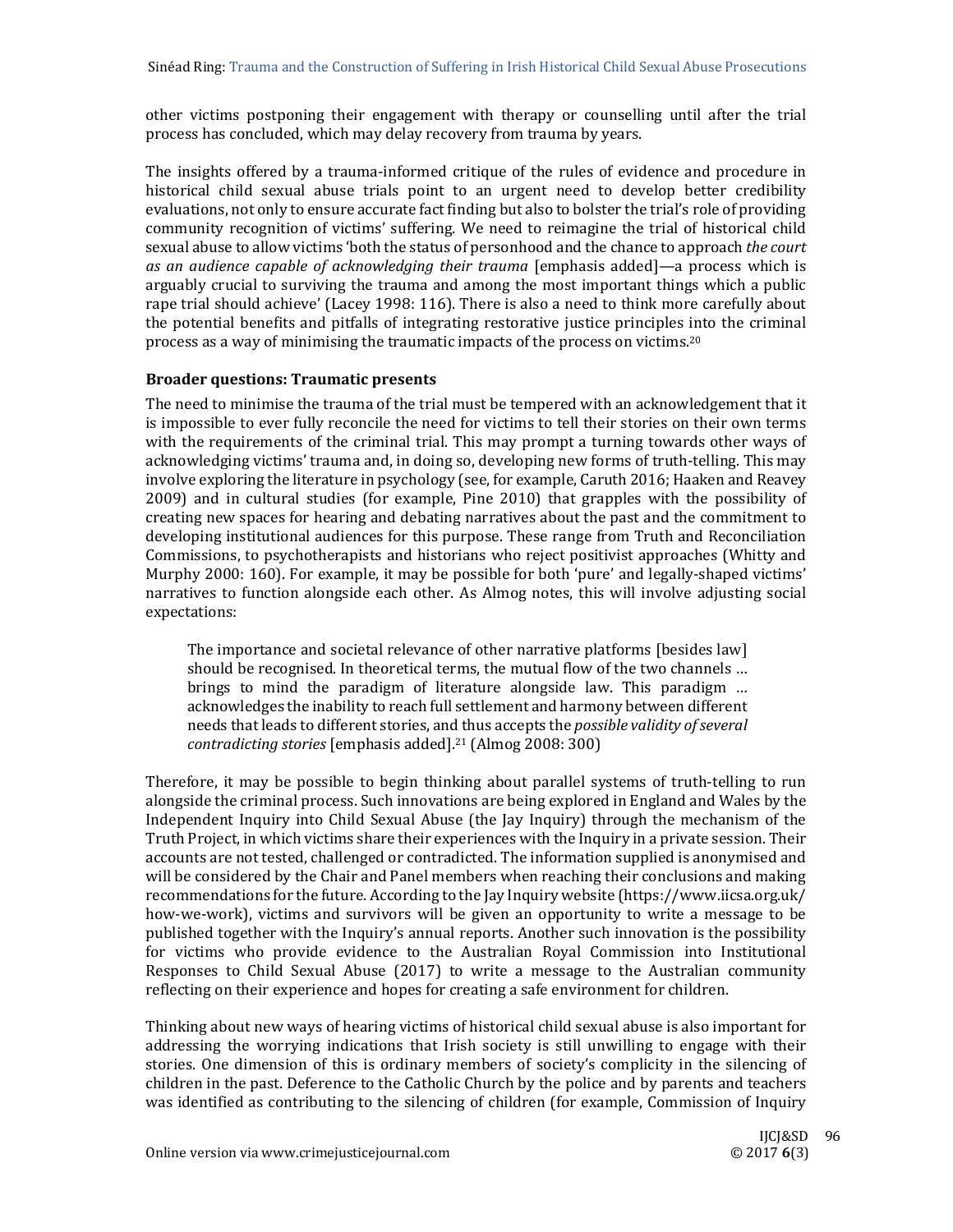into Child Abuse 2009; Commission of Investigation  $2009: 1.103$ ,  $24.50$ ). It is also a feature of victim testimony in criminal prosecutions (Ring  $2017$ ). Irish people have not ignored these shocking findings: 71 per cent of respondents to a poll conducted for Amnesty International stated that society bears 'some responsibility' for what has been revealed in the various reports of statutory inquiries (Holohan 2011: 420).

In this respect, it is crucial that we acknowledge that silencing by the community was part of the trauma suffered by victims and, furthermore, that ongoing processes of silencing by the political elite and by the courts contribute to further re-victimisation. Indeed, as Stauffer (2015) and Cohen  $(2001)$  have noted in different contexts, if there is a fate worse than that of being a trauma victim, it is that of not being recognised as such by one's community. However, rather than engaging with these uncomfortable truths, the Irish State has continued to silence victims. Despite the recommendation of the Ryan Commission (Commission of Inquiry into Child Abuse 2009), no memorial has been erected to the suffering of the victims of abuse perpetrated in industrial schools. Those victims who engaged with Ireland's Residential Institutions Redress Board (RIRB) are threatened with contempt of court if they speak about their experiences in this adversarial forum.<sup>22</sup> The files of those who attended the RIRB are to be stored in an archive for 75 years, without any exceptions for researchers or family members.<sup>23</sup> The State is also adopting an extremely hostile and adversarial approach to the claims for redress of people who were abused as children in schools (Irish Human Rights Commission 2016). A high-profile victim has described the treatment of these victims as abuse  $(O'$ Keeffe 2015). Thus, the traumatic effects of abuse are exacerbated and replicated by a policy of using silencing and adversarial tactics against victims.

#### **Conclusion**

For people who are abused when aged younger than 13 years (the largest cohort of child abuse survivors) the average time lapse between the abuse and attending a rape crisis centre is 26 years (Rape Crisis Network Ireland 2015a: 23).<sup>24</sup> If this standard delay in reporting is to change, part of the solution, alongside improved child protection policies, is to learn from the experiences of victims of historical abuse. A trauma-informed perspective allows new insights into the ways victims' identities are being constructed through law and how unfounded stereotypes about the behaviour of 'real' victims may unjustly affect credibility assessments at trial. New ways of thinking about addressing historical wrongs beyond the traditional inquiry model and the criminal justice system are urgently needed. Trauma discourse may be one way of beginning to think through these alternatives.

Correspondence: Dr Sinéad Ring, Senior Lecturer, Kent Law School, University of Kent, Canterbury CT2 7NZ, United Kingdom. Email: s.ring@kent.ac.uk 

 

<sup>&</sup>lt;sup>1</sup> He had previously served four years in a Northern Ireland prison for similar offences. Smyth's abuse formed the basis of a module of the Inquiry into Historical Institutional Abuse 1922 to 1995 in Northern Ireland (Hart et al. 2017: ch. 10). 

<sup>&</sup>lt;sup>2</sup> 'TD' stands for *Teachta Dála*. A TD is a member of *Dáil Éireann*, the lower house of the Irish parliament.

<sup>&</sup>lt;sup>3</sup> See, for example, Doyle 1989; Madden 2004; O'Gorman 2009.

<sup>&</sup>lt;sup>4</sup> With some important exceptions (McAlinden 2013, 2014; Ring 2012, 2013, 2017).

<sup>&</sup>lt;sup>5</sup> 'He' is used here because the vast majority of people accused of historical child sexual abuse crimes are men. A notable exception to this trend is Nora Wall, who is discussed later in this article.

<sup>&</sup>lt;sup>6</sup> Directive 2012/29/EU establishing Minimum Standards on the Rights, Supports and Protections of Victims of Crime, and replacing Council Framework Decision 2001/220/JHA.

<sup>7</sup> Article 22.1. 

<sup>8</sup> Article 23(3(c). On special measures see generally Articles 22 and 23.

<sup>&</sup>lt;sup>9</sup> Constitution of Ireland, Article 38.1.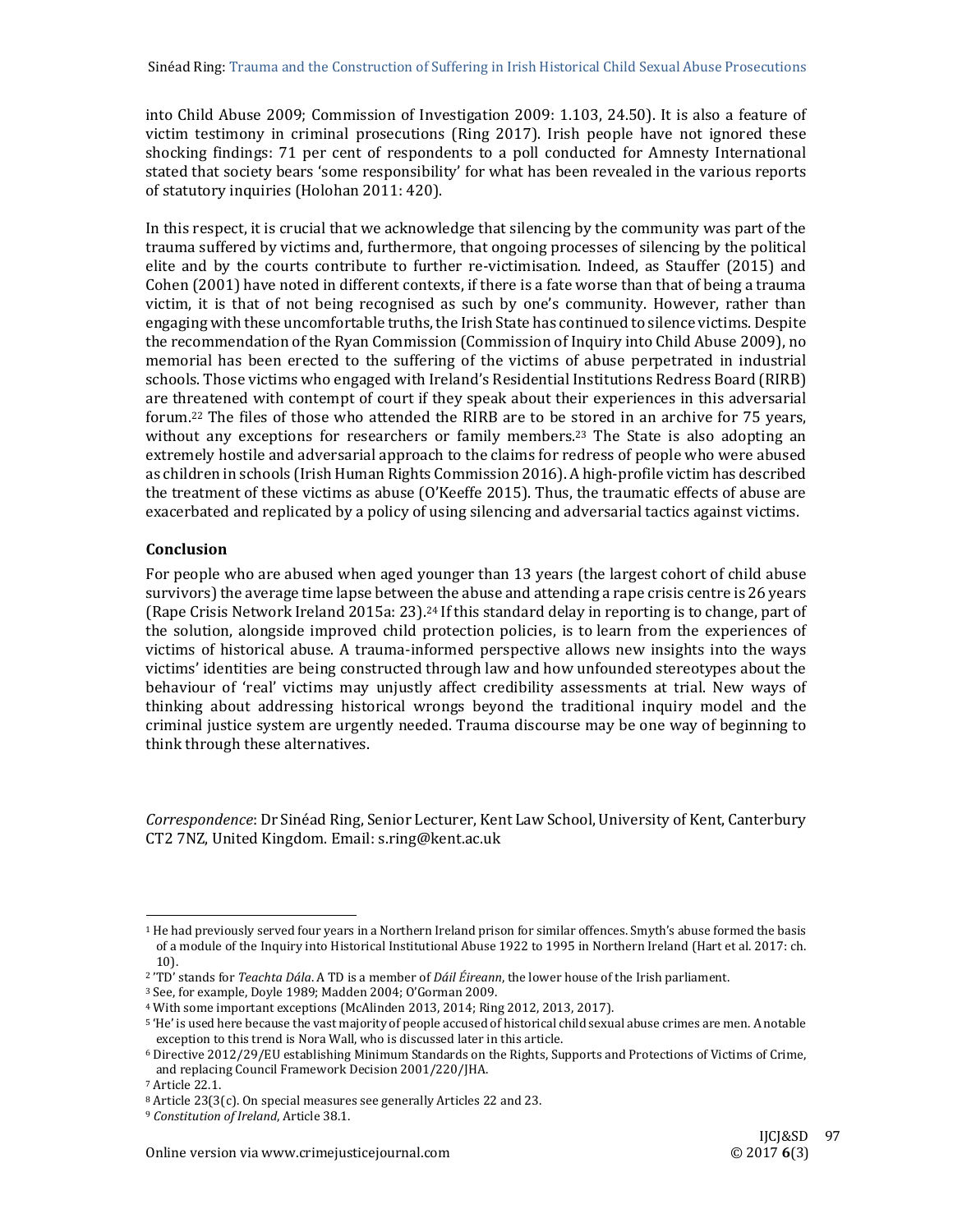<sup>10</sup> People (DPP) v Wall and McCabe [2005] IECCA 140.

- 12 Indeed, PTSD has been associated with Overgeneralized Autobiographical Memory (OGAM), a phenomenon in which individuals have difficulty recalling specific memories of their past (Lapidow and Brown 2016).
- $13$  'If a psychoanalyst or psychotherapist wished to offer a patient's description of an event as objective evidence, it would be necessary to produce every version of the event, explaining the difference by detailing all the known underlying meanings with the misleading, probable, result of the court's either accepting one version unequivocally or discrediting patient or therapist as unreliable' (Hayman 2002: 23).
- $14$  I have made this argument about the jury's lack of epistemic competence in relation to the significance (or lack thereof) to be accorded to recovered memories (Ring 2012).
- <sup>15</sup> S 39 of the *Criminal Law (Sexual Offences) Act 2017*. At the time of writing, the section has yet to be commenced: see http://www.irishstatutebook.ie/eli/isbc/2017\_2.html (accessed 23 July 2017).
- 16 S 19A(10) of the *Criminal Evidence Act 1992*, as inserted by s 39 of *the Criminal Law (Sexual Offences) Act 2017*.
- 17 S 19A (12) of the *Criminal Evidence Act 1992* as inserted by s 39 of the *Criminal Law (Sexual Offences) Act 2017*.
- 18 Ss 10(c) and (d) of the *Criminal Evidence Act 1992* as inserted by s 39 of the *Criminal Law (Sexual Offences) Act 2017*.
- 19 S 19A(17) of the *Criminal Evidence Act 1992* as inserted by s 39 of the *Criminal Law (Sexual Offences) Act 2017*. <sup>20</sup> There have been some moves made towards other approaches outside of the criminal justice response. These include a report exploring the possibilities of restorative justice to address sexual offending, including historical child sexual abuse (Keenan 2014) and the development by the Probation Service of a Circles of Accountability (COSA) programme to work with offenders. (The Probation Service n.d).
- <sup>21</sup> Footnotes omitted.
- 22 S 28(6) of the *Residential Institutions Redress Act 2002*
- <sup>23</sup> General Scheme of a Retention of Records Bill 2015, available at http://www.education.ie/en/The-Education-System/Legislation/General-Scheme-of-the-Retention-of-Records-Bill.pdf (accessed 24 July 2017).
- $^{24}$  This is compared to an average of 6-7 years' delay for children aged between 13-17 years when the abuse took place, and a 5-year gap for the largest group of survivors of abuse that took place when they were adults (that is, those who suffered abuse when they were between 18 and 29 years of age).

#### **References**

- American Psychiatric Association (ed.) (2013) *Diagnostic and Statistical Manual*, 5th edition*.* Arlington, Virginia: American Psychiatric Association Publishing.
- Almog S (2008) Healing stories in law and literature. In Sarat A, Davidovich N and Alberstein M (eds) *Trauma and Memory: Reading, Healing and Making Law* (Cultural Citings Series): 289‐ 298. Stanford, California: Stanford University Press.
- Bollas C and Sundelson D (1995) *The New Informants: The Betrayal of Confidentiality in Psychoanalysis and Psychotherapy.* Northvale, New Jersey: Jason Aronson.
- Bronitt S and McSherry B (1997) The use and abuse of counseling records in sexual assault trials: Reconstructing the 'rape shield'? *Criminal Law Forum* 8(2): 259 -291.
- Brownmiller S (1975) *Against Our Will: Men, Women and Rape*, 1st Ballantine Books edn. New York: Fawcett Columbine.
- *Bunreacht na hÉireann* [Constitution of Ireland].
- Buckley HD and Nolan C (2013) *An Examination of Recommendations from Inquiries into Events in Families and their Interactions with State Services, and their Impact on Policy and Practice.* Dublin, Ireland: Department of Children and Youth Affairs and Irish Research Council. Available at https://www.dcya.gov.ie/documents/publications/FamilyInquiries2013.pdf (accessed 4 June 2017).
- Burgess A and Holstrom L (1974) Rape trauma syndrome. *American Journal of Psychiatry* 131(9): 981‐986. DOI: 10.1176/ajp.131.9.981.
- Carolan M (2016) Ex‐nun Nora Wall settles damages case for miscarriage of justice. *The Irish Times*, 12 May. Available at http://www.irishtimes.com/news/crime-and-law/courts/highcourt/ex‐nun‐nora‐wall‐settles‐damages‐case‐for‐miscarriage‐of‐justice‐1.2645707 (accessed 27 March 2017).

 $11$  There was also non-disclosure of a previous allegation of rape (which was not pursued) against another man in England.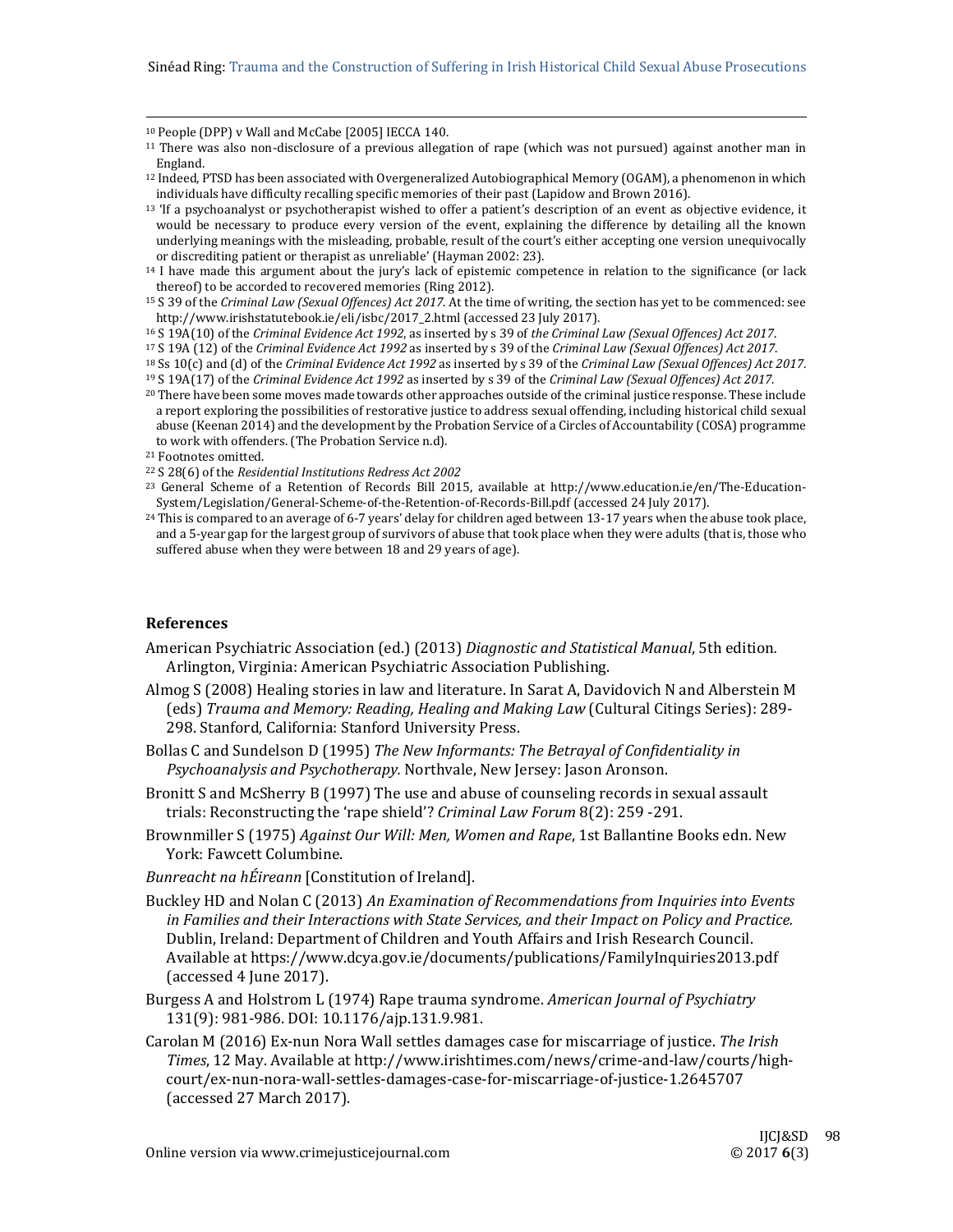- Caruth C (2016) *Unclaimed Experience: Trauma, Narrative, and History*, 20th anniversary edn. Boston, Massachusetts: John Hopkins University Press.
- Cohen S (2001) *States of Denial: Knowing about Atrocities and Suffering*. Cambridge, England: Polity Press.
- Commission of Investigation (2009) *Report in the Catholic Archdiocese of Dublin*. Dublin, Ireland: The Stationery Office. Available at http://www.justice.ie/en/JELR/Pages/PB09000504 (accessed 7 July 2017).
- Commission of Investigation (2010) *Report into Cloyne Archdiocese*. Dublin, Ireland: the Stationery Office. Available at http://www.justice.ie/en/JELR/Pages/Cloyne-Rpt (accessed 7 July 2017).
- Commission to Inquire into Child Abuse (2009) *Final Report.* Dublin. Ireland: The Stationery Office. Available at http://www.childabusecommission.ie/rpt/pdfs/ (accessed 21 July 2017).
- Cossins A (2010) Time out for *Longman*: Myths, science and the common law. *Melbourne University Law Review* 34(1): 69‐105. Available at mulr.com.au/issues/34\_1/34\_1\_3.pdf (accessed 4 June 2017).
- Department of Health and Children (DOHC) (1996) *Report on the Inquiry into the Operation of Madonna House*. Dublin, Ireland: DOHC. Available at http://hdl.handle.net/10147/46317 (accessed 4 June 2017).
- Doak J (2008) *Victims' Rights, Human Rights and Criminal Justice: Reconceiving the Role of Third* Parties. Oxford, England and Portland, Oregon: Hart Publishing.
- Doyle P (1989) The God Squad. London: Corgi Books.
- Ellison L (2009) The use and abuse of psychiatric evidence in rape trials. *International Journal of Evidence and Proof* 13(1): 28‐49. DOI: 10.1350/ijep.2009.13.1.309.
- Ellison L and Munro V (2016) Taking trauma seriously: Critical reflections on the criminal justice process. *International Journal of Evidence and Proof*. Epub ahead of print 4 October. DOI: 10.1177/1365712716655168.
- Fassin D and Rechtman R (2009) *The Empire of Trauma: An Inquiry into the Condition of* Victimhood (trans. Gomme R). Princeton, New Jersey: Princeton University Press.
- Felman S (2002) The *Juridical Unconscious.* Cambridge, Massachusetts: Harvard University Press.
- First M, Reed G, Hayman S and Saxena S (2015) The development of the ICD-11 clinical descriptions and diagnostic guidelines for mental and behavioural disorders. *World Psychiatry* 14(1): 82‐90. DOI: 10.1002/wps.20189.

Freud S and J Breuer (2004 [1895]) *Studies on Hysteria* (trans. Luckhurst N). London: Penguin.

- Gallen J (2017) Historical abuse and the statute of limitations. *Statute Law Review*. Epub ahead of print 19 November. DOI: 10.1093/slr/hmw045.
- Gavey N and Schmidt J (2011) Trauma of rape discourse: A double-edged template for everyday understandings of the impact of rape? *Violence Against Women* 17(4): 433-456. DOI: 10.1177/1077801211404194.
- Gotell L (2002) The ideal victim, the hysterical complainant, and the disclosure of confidential records: The implications of the charter for sexual assault law. *Osgoode Hall Law Journal* 40(3-4): 251-295. Available at http://digitalcommons.osgoode.yorku.ca/ohlj/vol40/iss3/3/ (accessed 14 June 2017).
- Haaken *J* and Reavey P (eds) (2009) Memory Matters: *Understanding Recollections of Sexual* Abuse. London: Routledge.
- Hart A, Doherty G and Lane D (2017) *Report of the Historical Institutional Abuse Inquiry*. Belfast, Northern Ireland: Historical Institutional Abuse. Available at https://www.hiainquiry.org/historical‐institutional‐abuse‐inquiry‐report‐chapters (accessed 5 March 2017).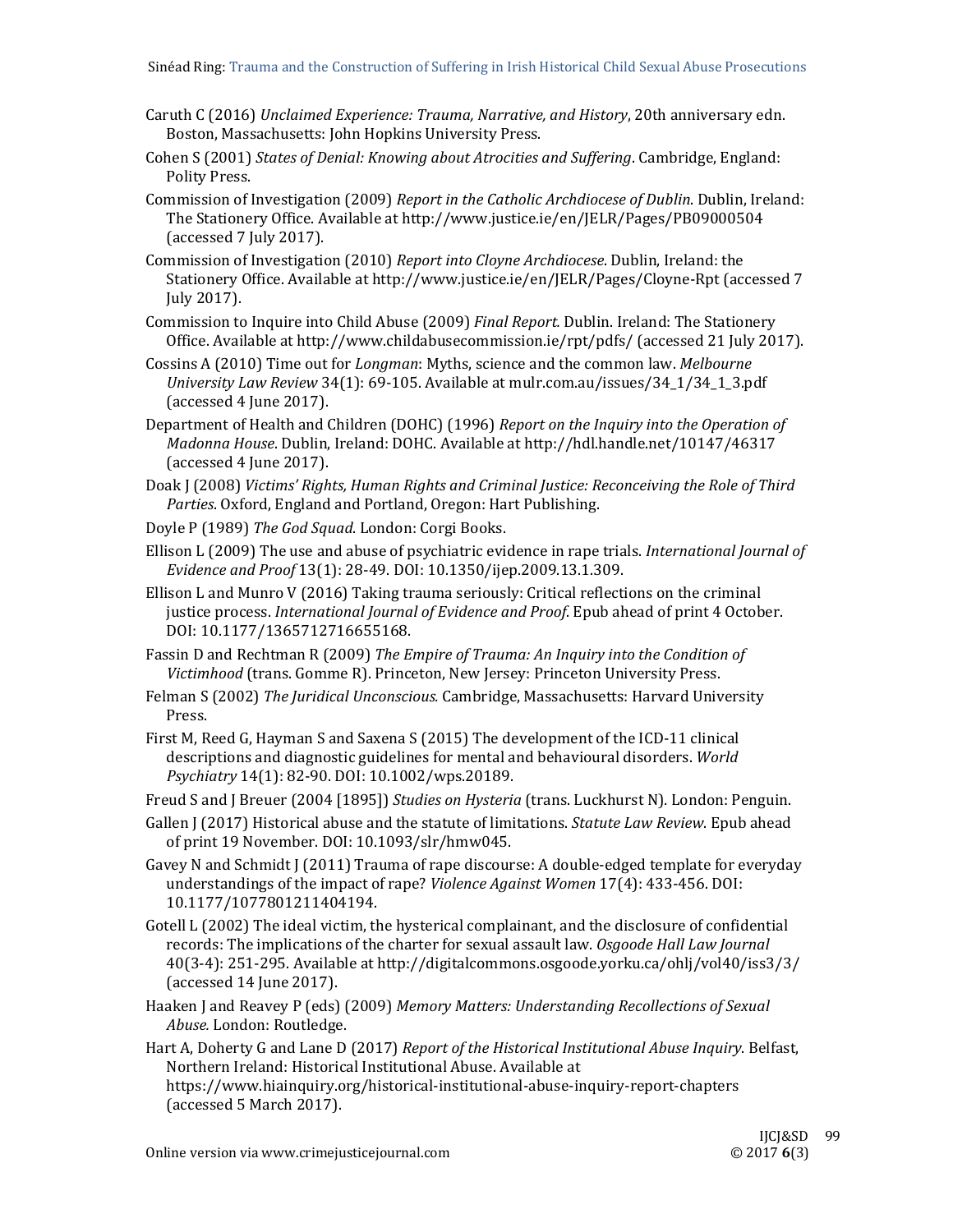- Hayman A (2002) Psychoanalyst subpoenaed. In Jenkins P (ed.) *Legal Issues in Counselling and Psychotherapy* (Ethics in Practice Series). London: Sage: 22-23. DOI http://dx.doi.org/10.4135/9781446217542.n3
- Herman J (1992) *Trauma and Recovery*: *From Domestic Abuse to Political Terror*. New York: Basic Books.
- Henderson  $E(2016)$  Best evidence or best interests? What does the case law say about the function of criminal cross‐examination? *The International Journal of Evidence & Proof* 20(3): 183‐199.DOI 10.1177/1365712716642356.
- Heylin L (2016) Sex abuse victim kept secret for over 30 years. *Irish Examiner*, 17 February. Available at http://www.irishexaminer.com/ireland/sex-abuse-victim-kept-secret-for-over-30-years-382359.html (accessed 3 March 2017).
- Hill JK (2003) *Victims' Responses to Trauma and Implications for Interventions: A Selected Review and Synthesis of the Literature.* Vancouver, Canada: Policy Centre for Victims Issues, Research and Statistics Division, Department of Justice Canada. Available at http://www.justice.gc.ca/eng/rp-pr/cj-jp/victim/rr03\_vic2/rr03\_vic2.pdf (accessed 14 June 2017).
- Holohan C (2011) *In Plain Sight: Responding to the Ferns, Ryan, Murphy, and Cloyne Reports*. Dublin, Ireland: Amnesty International Ireland. Available at http://www.atlanticphilanthropies.org/research-reports/in-plain-sight-responding-to-theferns-ryan-murphy-and-cloyne-reports (accessed 13 June 2017).
- Independent Inquiry into Child Sexual Abuse (2017) *How We Work*. Available at https://www.iicsa.org.uk/how-we-work (accessed 5 March 2017).
- Irish Human Rights and Equality Commission (IHREC) (2016) Commission challenges government on failure to offer settlements to abuse victims. Press release, 17 October. Dublin, Ireland: IHREC. Available at https://www.ihrec.ie/commission-challengesgovernment-failure-offer-settlements-abuse-victims/ (accessed 3 March 2017).
- Kelly L, Lovett J and Regan L (2005) *A Gap or a Chasm? Attrition in Reported Rape Cases*. London: Home Office Research, Development and Statistics Directorate.
- Keena C (2016) Louise O'Keeffe case led to mere trickle of settlements. The Irish Times, 16 October. Available at http://www.irishtimes.com/news/crime-and-law/louise-o-keeffecase‐led‐to‐mere‐trickle‐of‐settlements‐1.2831857 (accessed 3 March 2017).
- Keenan M (2014) *Sexual Trauma and Abuse, Restorative and Transformative Possibilities?* Dublin, Ireland: University College Dublin.
- Kilcommins S and Leane M (2010) *The Needs and Concerns of Victims of Crime.* Dublin, Ireland: Commission for Victims of Crime. Available at http://www.csvc.ie/en/CSVC/Pages/WP10000001 (accessed 4 June 2017).
- Kletter H, Weems C and Carrion V (2009) Guilt and posttraumatic stress symptoms in child victims of interpersonal violence. *Clinical Child Psychology and Psychiatry* 14(1): 71-83. DOI: 10.1177/1359104508100137.
- Lacey N (1998) *Unspeakable Subjects: Feminist Essays in Legal and Social Theory*. Oxford, England: Hart.
- Lapidow E and Brown AD (2016) Autobiographical memories and PTSD. In Martin C, Preedy V and Patel V (eds) *Comprehensive Guide to Post‐Traumatic Stress Disorder*: 131‐146. Cham, Switzerland: Springer International Publishing.
- Leibowitz  $\int$  (2003) Criminal statutes of limitations: An obstacle to the prosecution and punishment of child sexual abuse. *Cardozo Law Review* 25(2): 907-945.
- Lentin L (1996) *Dear Daughter* (documentary-drama). Dublin, Ireland: Radio and Television of Ireland (RTE) and The Irish Film Board.
- Macdonald S (2002) Suing the Pope (documentary). London, United Kingdom: British Broadcasting Corporation (BBC).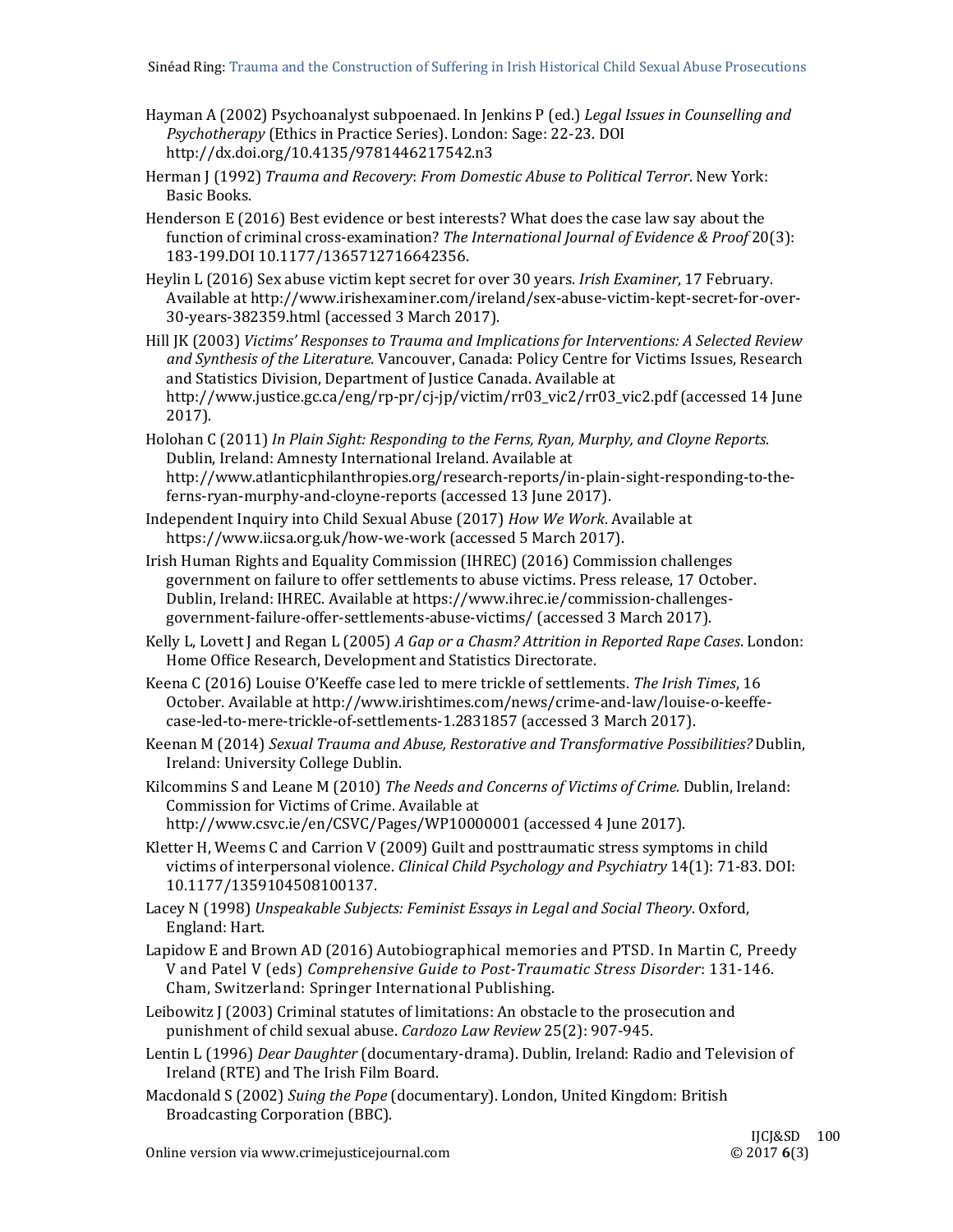Madden A (2004) *Altar Boy: A Story of Life After Abuse.* London: Penguin. 

- McAlinden A-M (2013) An inconvenient truth: Barriers to truth recovery in the aftermath of institutional child abuse in Ireland. *Legal Studies* 33(2): 189-214. DOI: 10.1111/j.1748-121X.2012.00243.x.
- McAlinden A-M (2014) Deconstructing victim and offender identities in discourses on child sexual abuse: Hierarchies, blame and the good/evil dialectic. *British Journal of Criminology* 54(2): 180-198. DOI: 10.1093/bjc/azt070.
- McKay S (2005) *Without Fear: 25 Years of the Dublin Rape Crisis Centre.* Dublin, Ireland: New Island.
- Ministry of Justice (2012) *Getting It Right for Victims and Witnesses*: *The Government Response.* London: Ministry of Justice. Available at https://consult.justice.gov.uk/digitalcommunications/victims-witnesses/ (accessed 4 June 2017).
- Moore C (1995) *Betrayal of Trust: The Father Brendan Smyth Affair and the Catholic Church*. Dublin, Ireland: Irish American Book Co.
- Moulding N (2015) *Gendered Violence, Abuse and Mental Health: Beyond Trauma*. London: Routledge.
- O'Donohoe W, Carlson G, Benuto L and Bennett N  $(2014)$  Examining the scientific validity of rape trauma syndrome. *Psychiatry, Psychology and Law* 21(6): 858-876. DOI 10.1080/13218719.2014.918067.
- O'Gorman C (2009) *Beyond Belief*. London: Hodder and Stoughton.
- O'Keeffe L (2015) Victims of abuse in national school continue to be abused by the state. The *Irish Times*, 13 January. Available at http://www.irishtimes.com/opinion/louise-o-keeffevictims‐of‐abuse‐in‐national‐school‐continue‐to‐be‐abused‐by‐the‐state‐1.2063254 (accessed 14 June 2017).
- One in Four (2015) One in Four Annual Report 2015. Available at http://www.oneinfour.ie/content/resources/One\_in\_Four\_Annual\_Report\_2015.pdf (accessed 6 March 2017).
- $O'S$ ullivan  $S(2008)$  The nun, the rape charge and the miscarriage of justice: The case of Nora Wall. *Northern Ireland Legal Quarterly* 59(3): 305‐325.
- OED Online (2015) Oxford University Press. Available at http://dictionary.oed.com (accessed 6 March 2017).
- Pine E (2010) *The Politics of Irish Memory: Performing Remembrance in Contemporary Irish Culture*. Basingstoke, Hampshire: Palgrave Macmillan.
- Raftery M (1999) *States of Fear* (documentary television series). Dublin, Ireland: Radio and Television of Ireland (RTE).
- Raftery M and O'Sullivan E (1999) *Suffer the Little Children: The Inside Story of Ireland's Industrial Schools*. Dublin, Ireland: New Island.
- Raitt F (2011) Disclosure of records and privacy rights in rape cases. *Edinburgh Law Review* 15(1): 33‐56. DOI: 10.3366/elr.2011.0003.
- Rape Crisis Network Ireland (RCNI) (2015a) *National Rape Crisis Statistics and Annual Report.* Galway, Ireland. Available at www.rcni.ie/wp-content/uploads/RCNI-RCC-StatsAR-2015.pdf (accessed 13 June 2017*).*
- Rape Crisis Network Ireland (RCNI) (2015b) *RCNI Briefing: Criminal Law (Sexual Offences) Bill* 2015. Galway, Ireland. Available at http://www.rcni.ie/wp-content/uploads/RCNI-SO-Bill-1.pdf (accessed 13 June 2017).
- Reed G, First M, Medina-Mora M, Gureje O, Pike K and Shekhar S (2016) Draft diagnostic guidelines for ICD-11 mental and behavioral disorders available for review and comment. *World Psychiatry* 15(2): 112–113. DOI: 10.1002/wps.20322.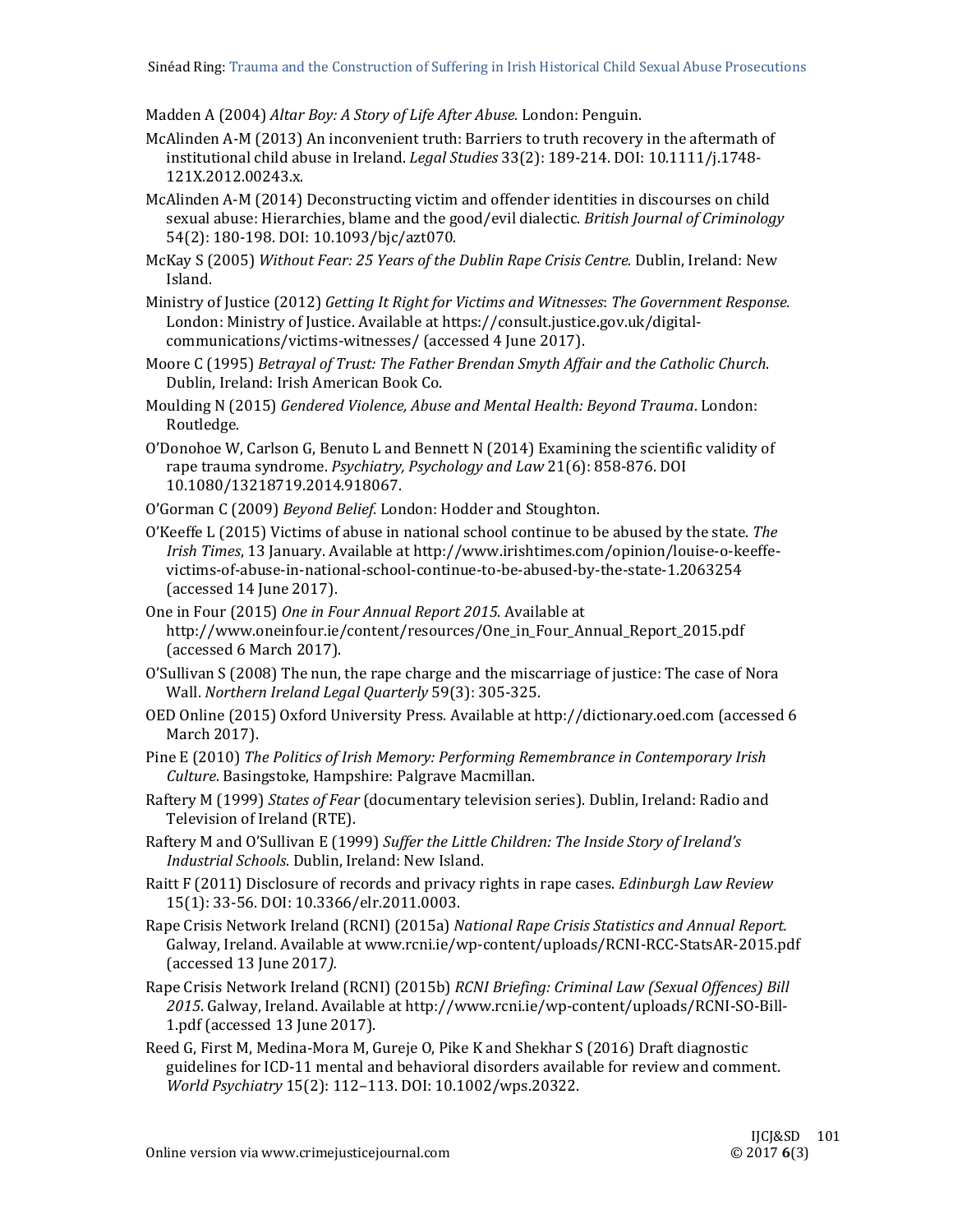Ring S (2009) Beyond the reach of Justice? Complainant delay in historic child sexual abuse cases and the right to a fair trial. *Judicial Studies Institute Journal* 2: 162-203. Available at https://papers.ssrn.com/sol3/papers.cfm?abstract\_id=2025968 (accessed 4 June 2017).

Ring  $S(2012)$  Due process and the admission of expert evidence on recovered memory in historic child sexual abuse cases: Lessons from America. *International Journal of Evidence and Proof* 16(1): 66‐92. DOI: 10.1350/ijep.2012.16.1.392. 

Ring S (2013) Analysing 'fairness in context' in historic child sexual abuse prohibition applications. *Irish Criminal Law Journal* 23(4): 132‐140. 

Ring S (2017) The victim of historical child sexual abuse in the Irish courts 1999-2006. *Social and Legal Studies*: Epub ahead of print 11 April. DOI: 10.1177/0964663917694706. 

Royal Commission into Institutional Responses to Child Sexual Abuse (2017) Message to Australia. Sydney, Australia. Available at

http://www.childabuseroyalcommission.gov.au/share‐your‐story/message‐to‐australia (accessed 5 March 2017).

Scheppele KL (1992) Just the facts ma'am: Sexualised violence, evidentiary habits, and the revision of truths. *New York Law School Law Review* 37(1-2): 123-172.

South Eastern Health Board (1993) *Kilkenny Incest Investigation Report*. Dublin, Ireland: The Stationery Office. Available at

http://www.lenus.ie/hse/bitstream/10147/46278/4/zkilkennyincestinvestigation.pdf (accessed 7 July 2017).

- Stauffer S (2015) *Ethical Loneliness: The Injustice of Not Being Heard*. New York: Columbia University Press.
- Temkin J (2002) Digging the dirt: Disclosure of records in sexual assault cases. *Cambridge Law Journal* 61(1): 126‐145 DOI: 10.1017/S0008197302001551.
- The Probation Service (n.d.) Circles of Support and Accountability Recruiting Volunteers. Available at http://www.justice.ie/EN/PB//WebPages/WP16000174 (accessed 10 July 2017).
- Whitty N and Murphy  $T(2000)$  What is a fair trial? Rape prosecutions, disclosure and the Human Rights Act. *Feminist Legal Studies* 8(2): 143‐167. DOI: 10.1023/A:1009268824519.
- World Health Organization (WHO) (2017) *ICD*-11: Revision Quarterly Newsletter. Available at http://www.who.int/classifications/icd/revision/en/ (accessed 10 July 10 2017).

# **Cases**

Ireland: 

*Attorney General v X* [1992] IESC 1. 

*B v DPP* [1997] 3 IR 140: 197. 

*People (DPP) v Wall and McCabe* [2005] IECCA 140. 

England and Wales:

*R v Lubemba* [2014] EWCA 2064. 

# **Legislative material**

Ireland: 

*Criminal Evidence Act 1992 Criminal Law (Sexual Offences) Act 2017* General Scheme of a Retention of Records Bill 2015 *Residential Institutions Redress Act 2002*